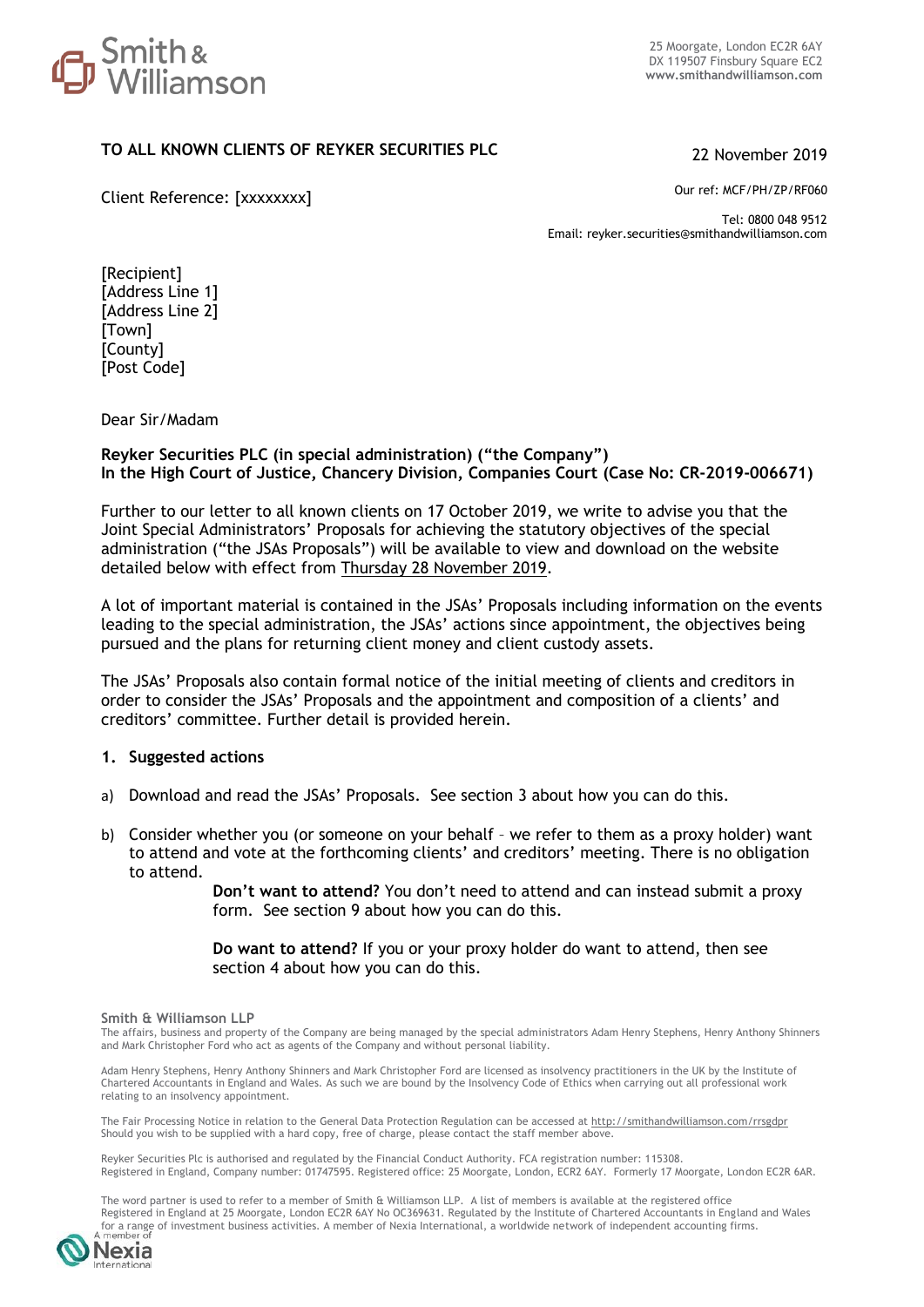Smith & Williamson Continued – Page 2 of 5

**Please note - these are just suggestions. If you do nothing or do not attend the meeting, this will not prejudice your claim or rights in the special administration.**

## **2. Financial Services Compensation Scheme ("FSCS")**

We recognise that the return of assets and any costs deducted will be a key concern to clients. In many cases, subject to meeting the relevant criteria (see the FSCS' website) and the limit of £85,000, FSCS compensation will mitigate losses suffered by clients. We are in regular contact with the FSCS and we have attached to this letter a summary of the FSCS information made available to clients of another recent and relevant special administration (replicated with their consent from the FSCS website) and we have provided two further **illustrative only** examples of how individuals, that qualify, may be affected (or not) by the FSCS compensation limits. Please note that currently the basis of any remuneration and allocation of costs will be subject to committee approval and that the total costs of the administration are not yet known. Therefore, the attached examples are, again, for illustrative purposes only.

General guidance and information in respect of the FSCS, including who it provides compensation to and for what, may be found on the FSCS website [www.fscs.org.uk/failed-firms/reyker](http://www.fscs.org.uk/failed-firms/reyker-securities/)[securities/](http://www.fscs.org.uk/failed-firms/reyker-securities/) and information on eligibility may be found at: [https://www.fscs.org.uk/how-we](https://protect-eu.mimecast.com/s/tYBNCjR00sl9jNocWH98l?domain=fscs.org.uk)[work/eligibility-rules/.](https://protect-eu.mimecast.com/s/tYBNCjR00sl9jNocWH98l?domain=fscs.org.uk)

### **3. Website, and where you can get more information**

Due to the number of clients and creditors in the special administration certain statutory documents will be made available electronically.

The JSAs' Proposals are now available to be downloaded or viewed at [www.ips-docs.com](http://www.ips-docs.com/) (the "**Website**") together with other key documents that are outlined in this letter.

To access documents on this website:

- 1. Enter login code **Reyker** (case sensitive) and select the case from the drop-down menu;
- 2. Enter the unique ID **R3yk3r19** (case sensitive) and click 'LOGIN'

Please note that you may request a hard copy of any of these documents, which will be provided at no cost. Please either telephone 0800 048 9512 or email [reyker.securities@smithandwilliamson.com](mailto:reyker.securities@smithandwilliamson.com) or write to Reyker Securities plc (in special administration), 25 Moorgate, London EC2R 6AY.

### **4. The initial meeting of creditors and clients**

A meeting of creditors and clients, to consider and vote upon the JSAs Proposals and the formation of a clients' and creditors' committee has been convened as follows:

| Date:    | Monday 16 <sup>th</sup> December 2019                            |
|----------|------------------------------------------------------------------|
| Time:    | 11:00am (with registration 10.00-10.45am)                        |
| Address: | etc. venues, 155 Bishopsgate, Liverpool Street, London, EC2M 3YD |

Registration for the meeting will take place between 10.00am and 10.45am with formal proceedings commencing at 11.00am.

Personal identification of either you or, where applicable, your proxy holder will be required as part of the registration process. Please remember this on the day in order to ensure admission to the meeting. We will accept:

- A driving licence or passport;
- A photocard, credit card or debt card; or
- A parking blue badge.

Please note, a council tax or utility bill will not be valid forms of identification for registration.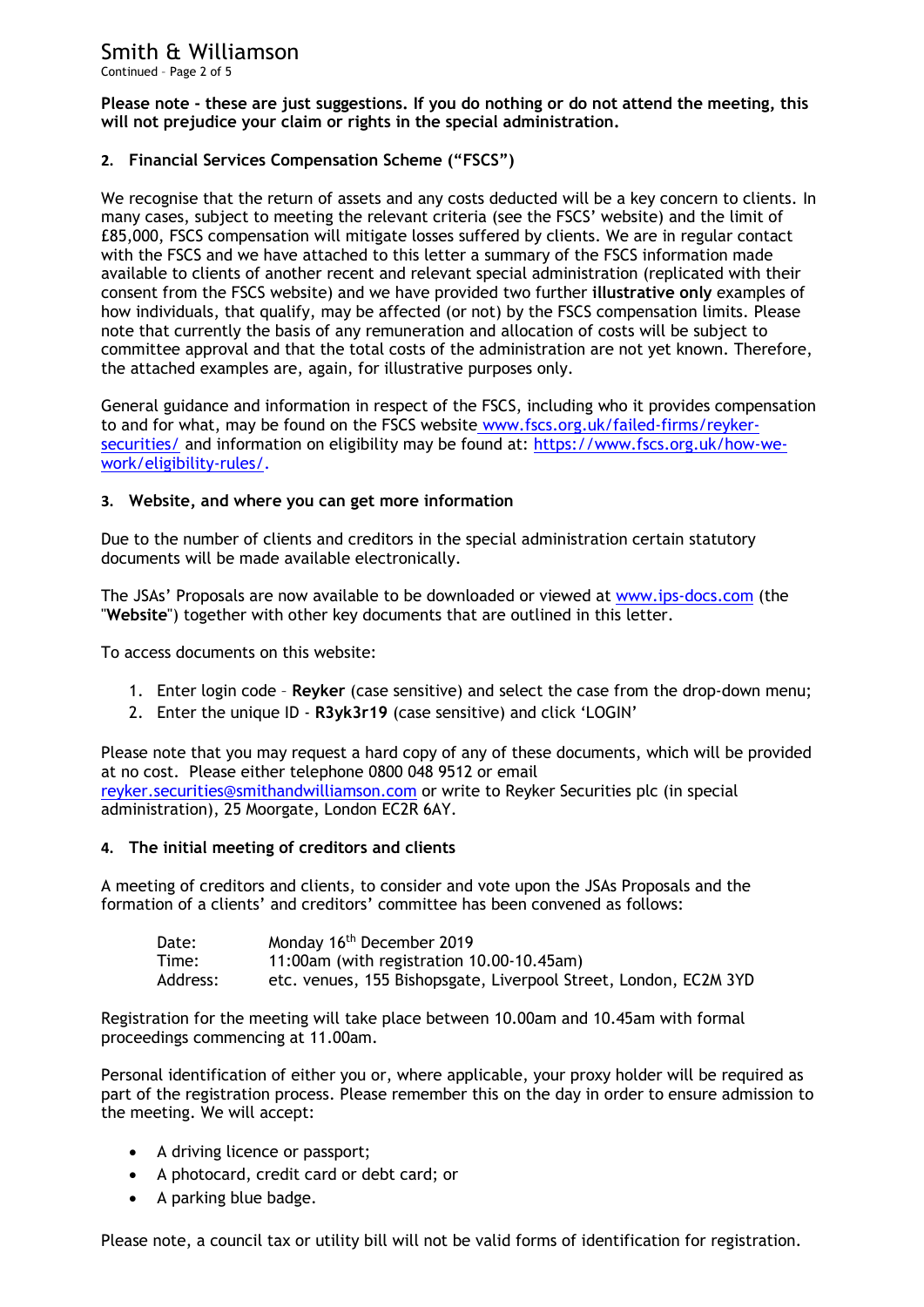Smith & Williamson

Continued – Page 3 of 5

We would urge creditors and clients to register as early as possible on the day in order to ensure a prompt start to formalities. An information sheet providing further detail in respect of the conduct of the meeting and the associated practicalities is available on the Website and included within the Appendices accompanying the JSAs Proposals.

At the meeting, both creditors and clients of the Company will be asked to consider the following resolutions:

- 1. To approve or reject the JSAs' Proposals (as set out in the document available to download); and
- 2. To form a committee of creditors and clients (if there are sufficient creditors and clients willing to act).

Creditors and clients will vote separately and the JSAs' Proposals will be accepted on a simple majority vote by value of claims. The JSAs' proposals will not be approved unless both creditors and clients have voted to approve them.

**Please note, there will not be an opportunity to discuss your individual circumstances or holdings at the meeting and your interests will not be harmed in any way if you do not attend.** 

Bearing in mind the number of clients and creditors that may wish to attend the meeting, spaces at the venue may be limited on the day.

**Please notify us in advance should you wish to attend the meeting by returning a proxy and statement of claim form, either by post, email or fax, before 12 noon on Friday 13 December 2019. Further details are provided below.** Here is a summary of what you need to submit.

| What you need to do:                              | If you are attending:                                      | If your proxy holder is<br>attending (i.e. on your<br>behalf): |
|---------------------------------------------------|------------------------------------------------------------|----------------------------------------------------------------|
| Documents to submit<br>before the meeting, and by | 1. Statement of claim form                                 | 1. Statement of claim form<br>AND                              |
| 12 noon on 13 <sup>th</sup> Dec 2019.             |                                                            | 2. Proxy holder form                                           |
| Documents to bring with<br>you at the meeting     | Identification document (see<br>above for what that means) | Identification document (see<br>above for what that means)     |

### **5. The creditors' and clients' committee**

The JSAs invite creditors and clients of the Company to form a committee. The purpose of the committee will be to assist the JSAs in the discharge of our functions.

Please note that a committee cannot be formed unless a majority (in value of those present and voting in person or by proxy) of both creditors and clients resolve to establish one. A committee in a special administration must also have at least three but not more than five members.

Information on the role of a committee can be found on the Website.

Please note that if a committee is formed, it will be for the committee to approve the basis of the JSAs' remuneration, their pre-appointment fees and expenses and their discharge from liability upon vacating office. In the event a committee is not formed, these responsibilities will fall to the general body of creditors and clients.

Should you wish to nominate yourself or someone else to sit on the committee please complete and return the proxy form, as detailed below. Please note, only a client or creditor of the Company may be nominated to sit on the committee.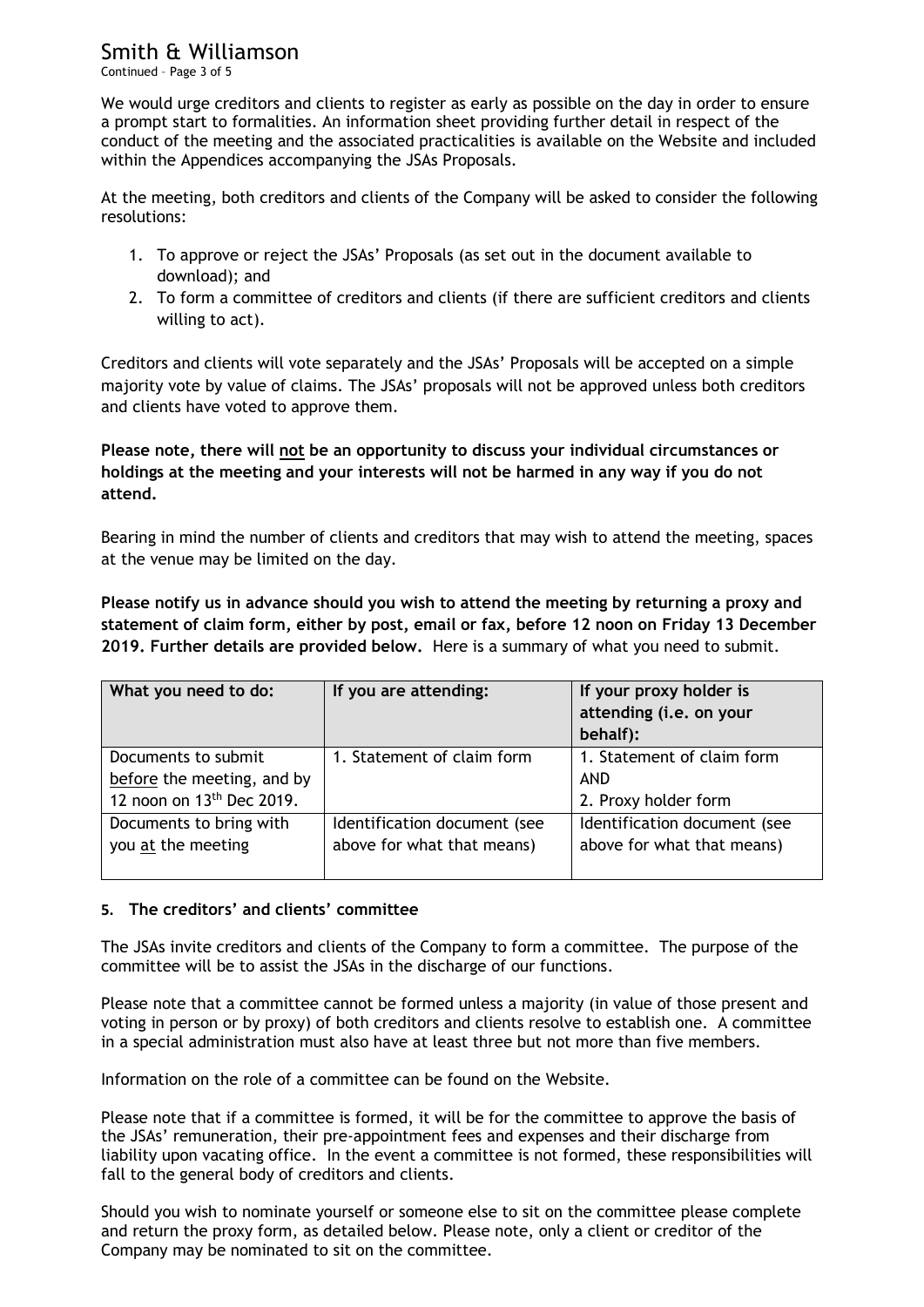# Smith & Williamson

Continued – Page 4 of 5

### **6. Client statements**

Clients intending on voting at the meeting on 16 December 2019 will need to submit a statement of claim form prior to the meeting.

To assist clients in valuing their claim for voting purposes, we enclose a statement confirming your total portfolio value (being the sum of client money and client custody assets valued as at close of business on 7 October 2019 (being the last practical valuation point prior to our appointment). The requirement to confirm details of your claim at this stage is purely to support your entitlement to vote at the meeting.

**Please note, the information contained within the client statement has been produced from the Company's records which has not been independently verified at the time of issue. The JSAs are required to reconcile the client accounts in accordance with the Client Asset Sourcebook ("CASS regulations") and this work is ongoing. Additional disclosures relating to the information within the client statement is enclosed.**

The admission, amendment or rejection by the chairperson of any claims for voting purposes at the meeting will neither constitute formal acceptance of a claim for distribution purposes, nor will it prejudice the rights or ability of a client or creditor to ultimately prove their claim for a different amount.

### **7. Information request**

As the JSAs, we have a standard duty to consider the conduct of those who have been directors of the Company at any time during the last three years ending with the date of the special administration.

As part of our standard procedures, creditors and clients are invited to provide information on any concerns regarding the way in which the Company's business has been conducted and on potential recoveries for the estate. If you have any matters you wish to bring to my attention, please download and complete the document titled Creditors' and Clients' questionnaire from [the](http://www.ips-docs.com/) Website and return it to this office at 25 Moorgate, London, EC2R 6AY or, alternatively, by email at [reyker.securities@smithandwilliamson.com](mailto:reyker.securities@smithandwilliamson.com)

### **8. Outcome for clients**

We have secured and safeguarded clients' portfolios (both client money and client custody assets) and are committed to retuning these as quickly as possible.

Whilst our work to independently reconcile the Company's records and verify these to each respective client's entitlements (in accordance with CASS regulations) is in its early stages, we would comment that, to date, we have not identified any concerns as regard material deficits in client holdings.

We appreciate your main concerns will be how long will it take for your client money and client custody assets to be repatriated to you or, alternatively, a new broker, and what costs will be deducted from your portfolio as part of this process. The JSAs Proposals comment on our ongoing attempts to source a purchaser for the Company's business and assets which, if achieved, may help to expedite the return of your portfolios through a transfer of control of client assets to that purchaser. This process is ongoing and further updates will be made available to both Clients and **Creditors** 

In many cases, the availability of FSCS compensation will completely mitigate the number of clients suffering losses. We are in regular contact with the FSCS and will provide an update on how many clients may face potential losses over £85,000, being the FSCS compensation limit, in due course.

General guidance and information in respect of the FSCS, including who it provides compensation to and for what, may be found on the FSCS website [www.fscs.org.uk/failed-firms/reyker](http://www.fscs.org.uk/failed-firms/reyker-securities/)[securities/](http://www.fscs.org.uk/failed-firms/reyker-securities/).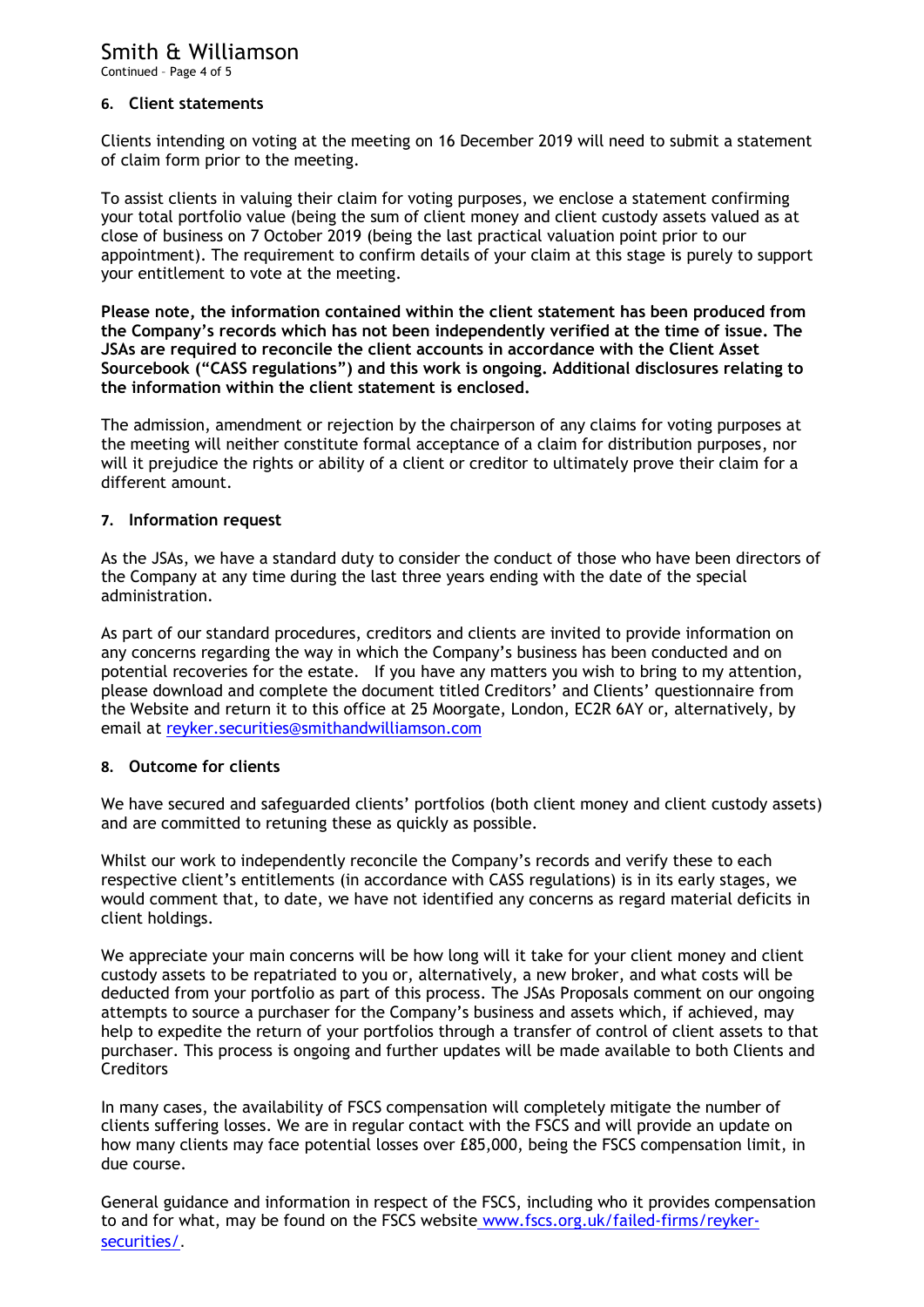# Smith & Williamson

Continued – Page 5 of 5

### **9. Next steps**

There are various documents that you need to complete and return if you would like to be represented at the meeting or if you would like to attend the meeting.

On the website you will find the following documents:

| 1. | The JSAs' Proposals                                                                                                                                            | Please download and read prior to voting on the resolutions                                                                                                                                            |
|----|----------------------------------------------------------------------------------------------------------------------------------------------------------------|--------------------------------------------------------------------------------------------------------------------------------------------------------------------------------------------------------|
| 2. | Proxy form - clients<br>(this includes the sections to vote<br>upon the resolutions, to nominate<br>someone to represent you at the<br>meeting and to nominate | Please complete and return this form if you do not wish to<br>attend the meeting in person but wish for your vote to be<br>counted in regard to approving/rejecting the resolutions<br>outlined above. |
|    | someone to be on the clients' and<br>creditors' committee)                                                                                                     | This must be returned before 12 noon on Friday 13<br>December 2019 and must be accompanied by a Statement<br>of claim.                                                                                 |
|    |                                                                                                                                                                | You may nominate "the Chairman" (which will be one of the<br>JSAs) as your proxy to cast your vote as indicated on the<br>form.                                                                        |
| 3. | Statement of claim - clients                                                                                                                                   | Please complete and return this form to provide details of<br>your claim in the special administration.                                                                                                |
| 4. | Notice of meeting of creditors and<br>clients                                                                                                                  | No action required - information only                                                                                                                                                                  |
| 5. | Guidance on committees                                                                                                                                         | No action required - information only                                                                                                                                                                  |
| 6. | Guidance on special<br>administrators' remuneration                                                                                                            | No action required - information only                                                                                                                                                                  |

Forms should be completed and returned:

| By email: | reyker.securities@smithandwilliamson.com - scanned copy |
|-----------|---------------------------------------------------------|
| By post:  | 25 Moorgate, London, EC2R 6AY                           |
| By fax:   | 020 7131 4001                                           |

### **For the avoidance of doubt, if you do nothing and / or do not attend the meeting, this will not prejudice your claim or rights in the special administration.**

Should you have any queries in respect of any of the points or instructions raised herein, please contact the dedicated customer services team on 0800 048 9512 or, alternatively, by email at [reyker.securities@smithandwilliamson.com.](mailto:reyker.securities@smithandwilliamson.com)

Yours faithfully For and on behalf of Reyker Securities PLC

Mark Ford

**Joint Special Administrator**

*Enc: Guidance to FSCS compensation, Your client statement disclosure, Your client statement*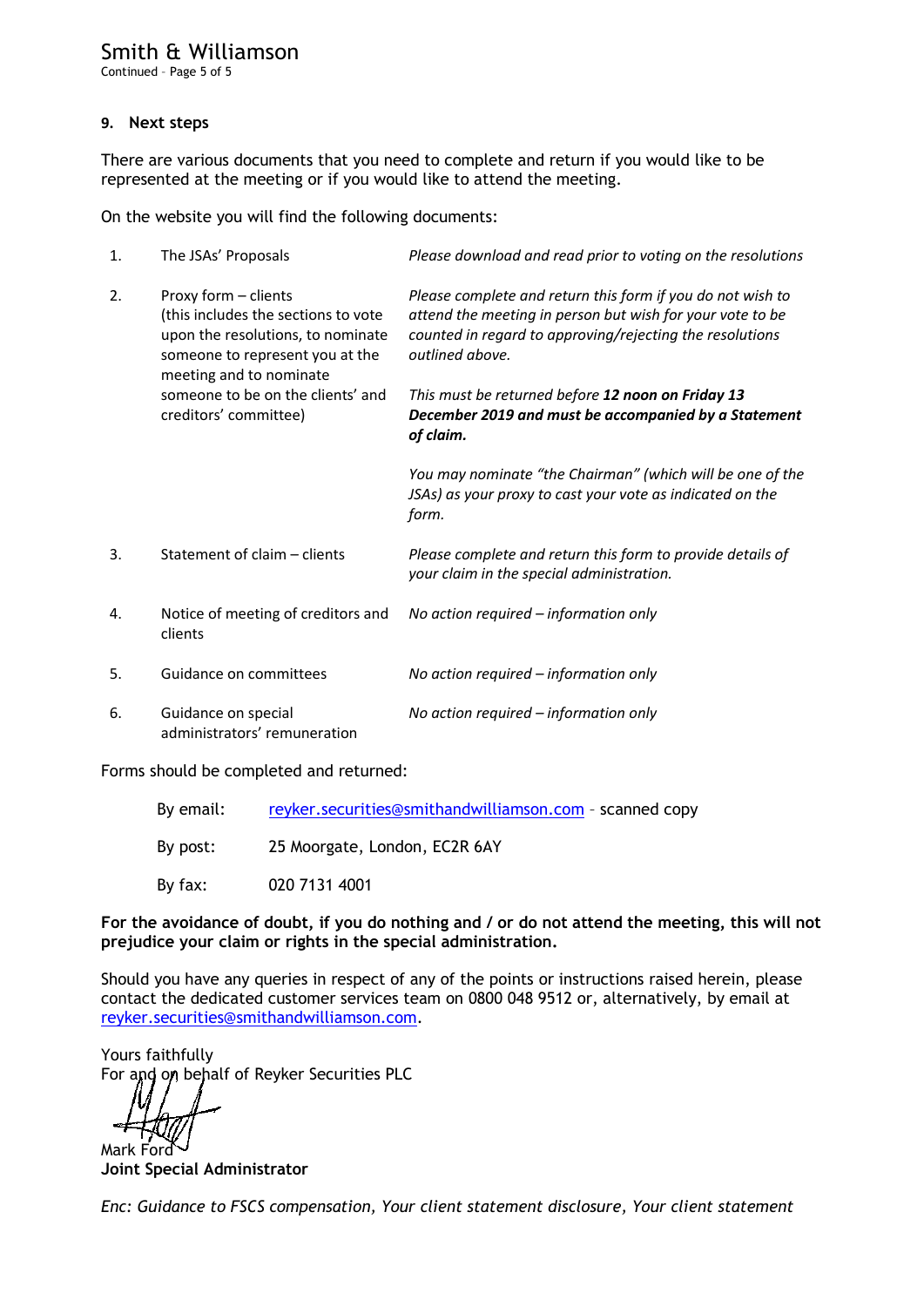**Brant Page**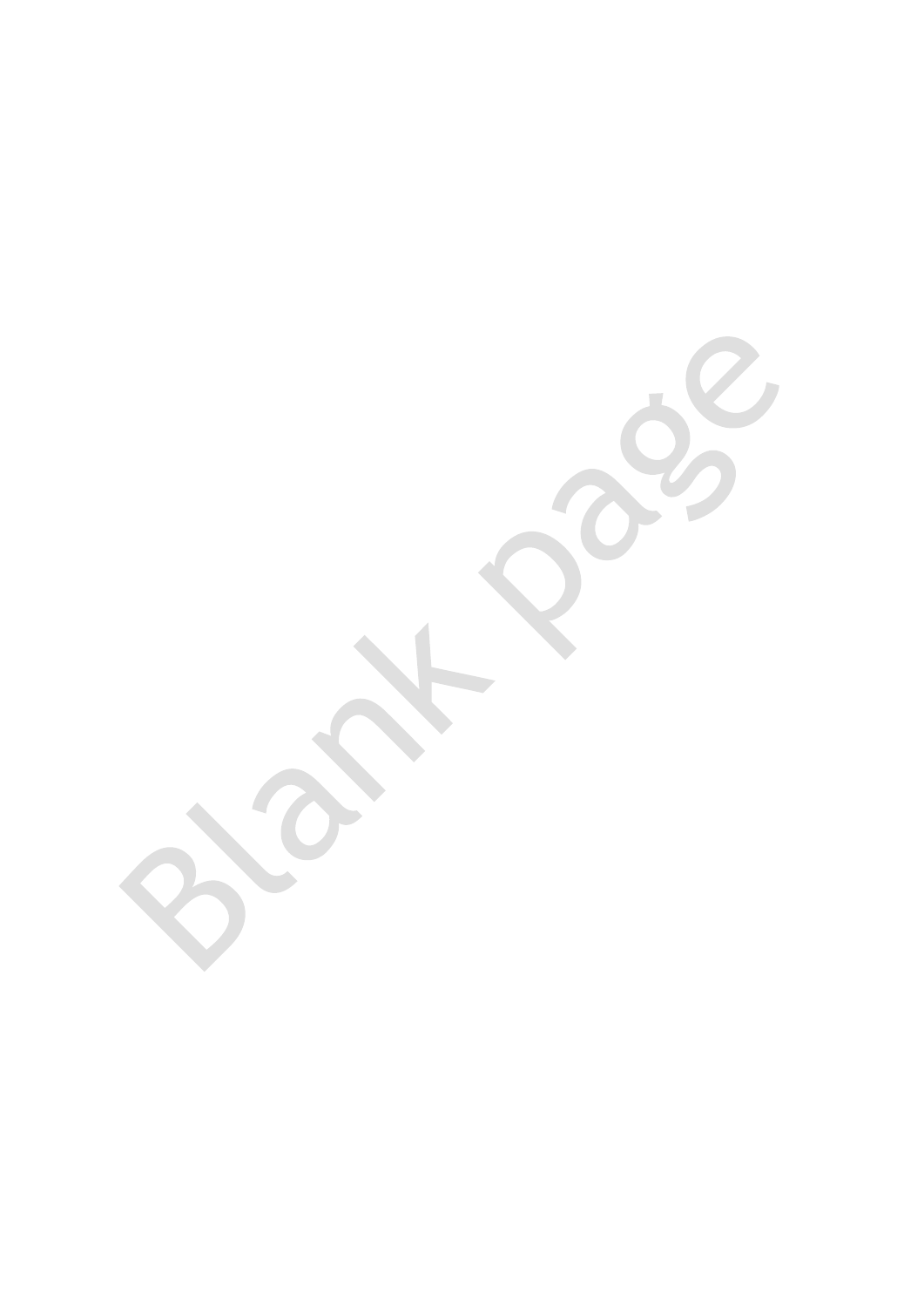# **Guidance to FSCS Compensation**

# **Allocation of costs / FSCS compensation**

The FSCS has recently been asked questions about the costs of special administrations and the impact on portfolios of different size. Following these queries, the FSCS put together some examples in the tables below. These show whether FSCS compensation (limited to £85,000 per eligible client) is enough to cover the costs of transferring clients' portfolios to a new broker. Eligible clients are individuals and small companies (as defined in the Companies Act 2006).

This information has been provided by the FSCS and the first two examples are based on two earlier broker failures, where FSCS paid compensation and assume:

- client money costs will be charged at a percentage of the balance held (as required by the relevant rules)
- asset transfer costs will be set as a flat fee, capped at the value of the transferred assets.

The Reyker Securities Plc ("Reyker") special administrators have suggested that this is what they'd like to do subject to the committee approval, and FSCS agrees that it would be the best option. But this action will need to be agreed by any subsequently appointed client and creditors' committee as part of any required distribution plan. Also, the plan will need the approval of the court, at some point in the future. These assumptions could change and the costs of the administration are not yet known so there may be a difference in the costs clients could face.

The tables set out the compensation payable by FSCS and shortfalls payable by the client in eight example portfolios, ranging in value from £10,000 to £2 million.

## **Firm A**

- FSCS to pay costs of up to 10% of client money and £10,000 for asset transfers. The example shows these costs capped at the current limit of £85,000.
- clients with assets (shares and/or bonds) of any amount and a cash holding of £750,000 or less would bear no cost\*.
- clients with cash balances larger than £750,000 would have to pay a contribution (which can be deducted from the cash balance prior to transfer).

## **Firm B**

- the model shows FSCS agreeing to pay costs of up to 16% of client money and £2,250 for asset transfers. The example shows these costs capped at the current limit of £85,000.
- the equivalent cash balance is £517,187.50 (again for clients who also hold assets of any amount).

\*Clients with assets worth less than £10,000 would be able to be compensated in full for cash balances up to £850,000 as their asset transfer costs would be capped at the value of the assets and the balance of £85,000 compensation available to cover cash costs.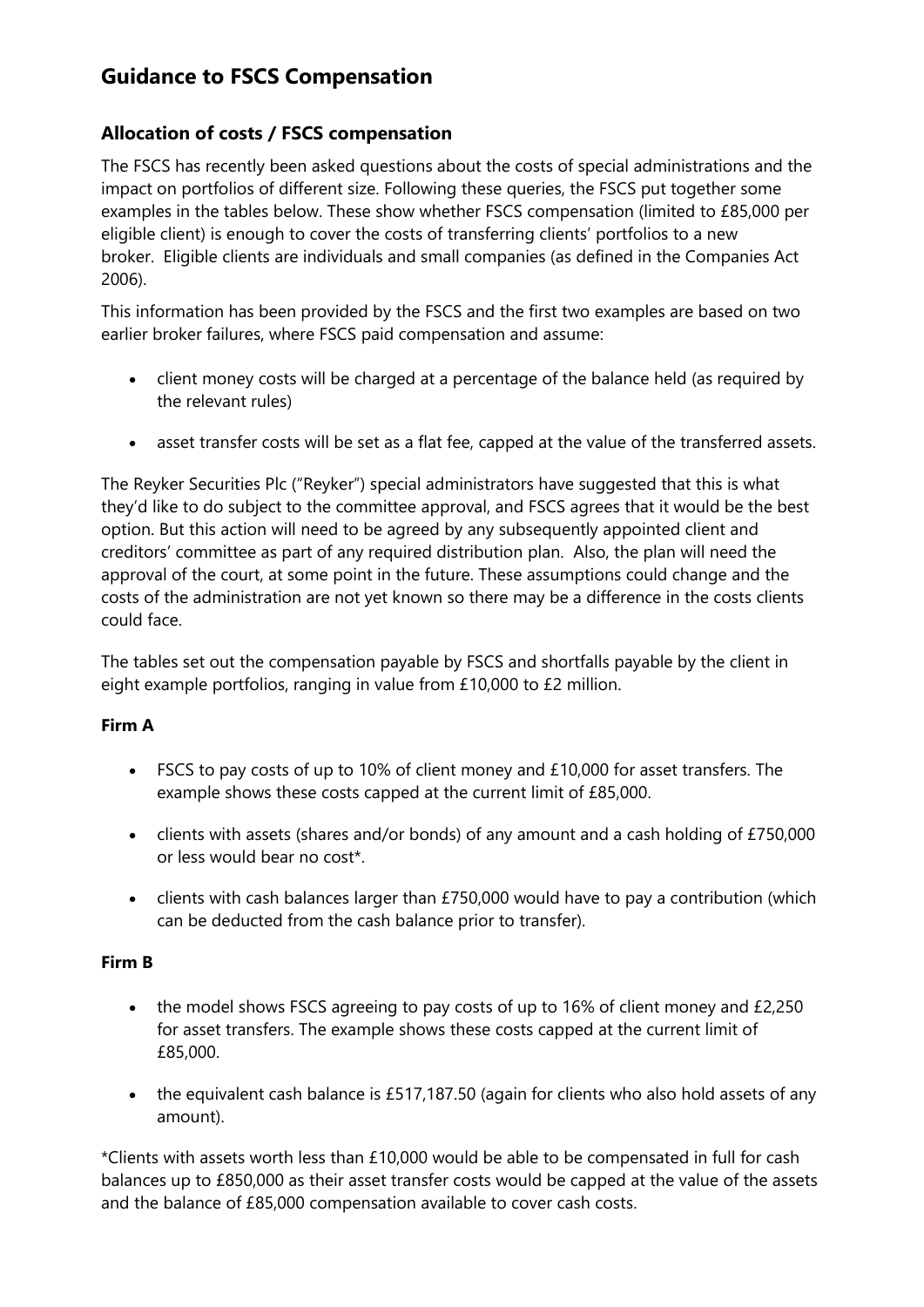|   | Money<br>held | Asset<br>value | Total<br>portfolio | Money<br>charge | Asset<br>charge | Total<br>charge | Compensation | Shortfall |
|---|---------------|----------------|--------------------|-----------------|-----------------|-----------------|--------------|-----------|
| A | 5,000         | 5,000          | 10,000             | 500             | 5,000           | 5,500           | 5,500        |           |
| B | 5,000         | 20,000         | 25,000             | 500             | 10,000          | 10,500          | 10,500       |           |
| C | 5,000         | 95,000         | 100,000            | 500             | 10,000          | 10,500          | 10,500       |           |
| D | 50,000        | 50,000         | 100,000            | 5,000           | 10,000          | 15,000          | 15,000       |           |
| Е | 100,000       | 250,000        | 350,000            | 10,000          | 10,000          | 20,000          | 20,000       |           |
| F | 500,000       | 500,000        | 1,000,000          | 50,000          | 10,000          | 60,000          | 60,000       |           |
| G | 750,000       | 500,000        | 1,250,000          | 75,000          | 10,000          | 85,000          | 85,000       |           |
| H | 1,000,000     | 1,000,00       | 2,000,000          | 100,000         | 10,000          | 110,000         | 85,000       | 25,000    |

## **Firm B**

|   | Money<br>held | Asset<br>value | Total<br>portfolio | Money<br>charge | Asset<br>charge | Total<br>charge | Compensation | Shortfall |
|---|---------------|----------------|--------------------|-----------------|-----------------|-----------------|--------------|-----------|
| A | 5,000         | 5,000          | 10,000             | 800             | 2,250           | 3,050           | 3,050        |           |
| B | 5,000         | 20,000         | 25,000             | 800             | 2,250           | 3,050           | 3,050        |           |
| C | 5,000         | 95,000         | 100,000            | 800             | 2,250           | 3,050           | 3,050        |           |
| D | 50,000        | 50,000         | 100,000            | 8,000           | 2,250           | 10,250          | 10,250       |           |
| Ε | 100,000       | 250,000        | 350,000            | 16,000          | 2,250           | 18,250          | 18,250       |           |
| F | 500,000       | 500,000        | 1,000,000          | 80,000          | 2,250           | 82,250          | 82,250       |           |
| G | 517,188       | 500,000        | 1,017,188          | 82,750          | 2,250           | 85,000          | 85,000       |           |
| Η | 1,000,000     | 1,000,000      | 2,000,000          | 160,000         | 2,250           | 162,250         | 85,000       | 77,250    |

## **Notes**

Although the two examples are based on real events, at the time the limit for compensation was £50,000. It's now £85,000 and the tables reflect this. Also, one of the firms involved FSCS returning client money before the distribution plan took effect – this has been remodelled to reflect a transfer of cash and assets to a new broker at the same time.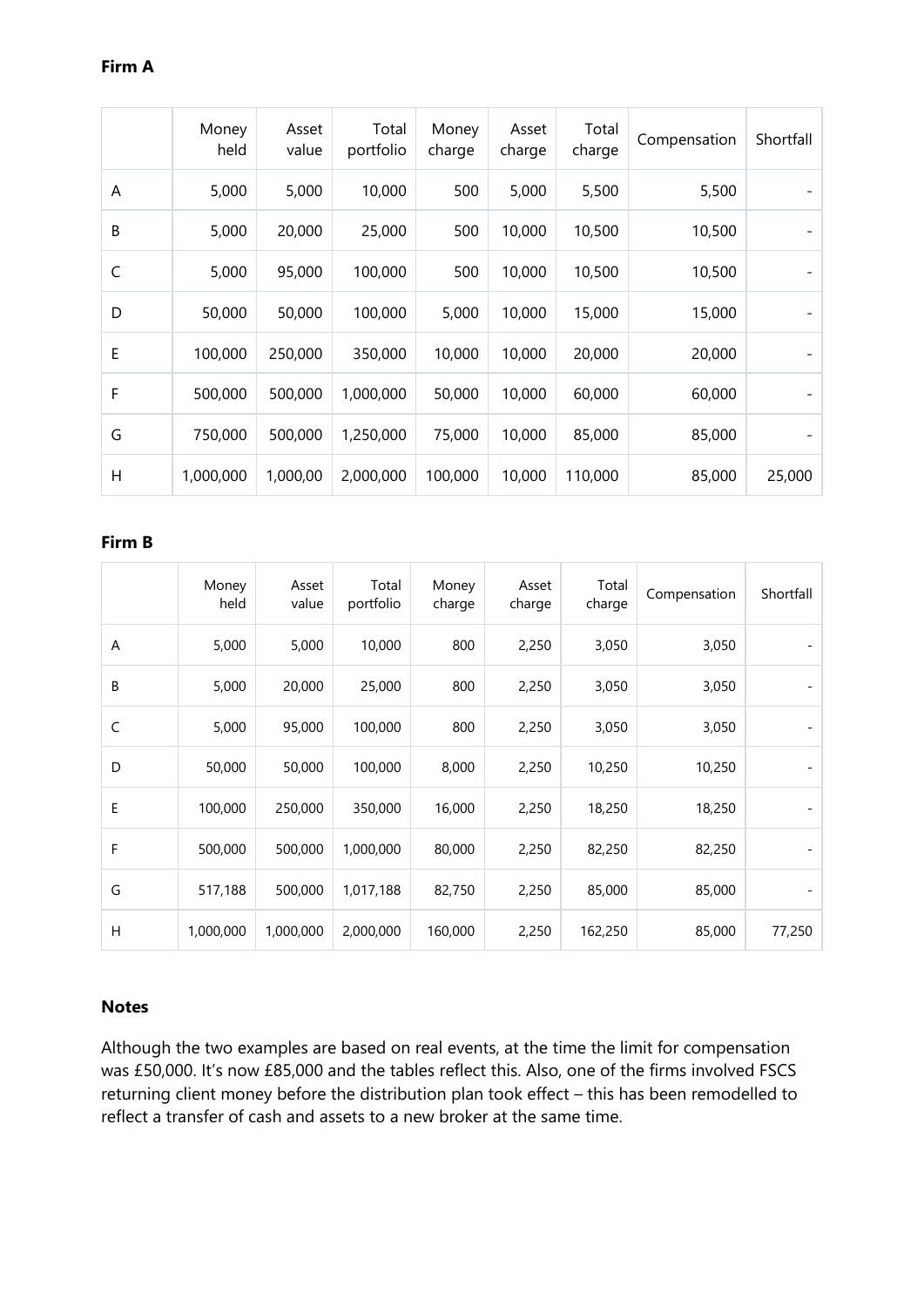## **Further examples**

The tables below set out the possible compensation payable by FSCS and shortfalls payable by the client in a number of example portfolios, ranging in value from £10,000 to £3.5 million in the two indicative examples where the FSCS pays costs of either 6% or 10% of client money and £6,000 or £10,000 for asset transfers. The examples show these costs capped at the current limit of the lower of the client portfolio value or £85,000 and, based on the company's records at the date of the administration, the number of clients that might be impacted by this level of cash holdings.

The level of costs of this special administration still has to be determined and agreed between the administrators and any subsequently formed clients' and creditors' committee. This means that the final figures could be quite different to the two examples. All the same, we think the tables below will help show which Reyker clients (if any) may have to bear some of the costs of the administration.

Please note that these examples only apply to clients that qualify for FSCS compensation. FSCS can cover client money shortfalls for [eligible customers](https://protect-eu.mimecast.com/s/Zo3BC4xzzsYopgPiV0jkG?domain=fscs.org.uk) with protected claims, up to the compensation limit of £85,000. Generally, individuals and small businesses who were direct clients of the company will be considered eligible customers.

| 6%<br>and<br>£6,000 | # of<br>clients<br>with<br>cash<br>holding | Money held | Asset<br>value | Total<br>portfolio | Money<br>charge | Asset<br>charge | Total<br>charge | Compensation | Shortfall |
|---------------------|--------------------------------------------|------------|----------------|--------------------|-----------------|-----------------|-----------------|--------------|-----------|
| A                   | 2,026                                      | 5,000      | 5,000          | 10,000             | 300             | 5,000           | 5,300           | 5,300        |           |
| В                   | 2,026                                      | 5,000      | 20,000         | 25,000             | 300             | 6,000           | 6,300           | 6,300        |           |
| $\mathsf C$         | 2,026                                      | 5,000      | 95,000         | 100,000            | 300             | 6,000           | 6,300           | 6,300        |           |
| D                   | 277                                        | 50,000     | 50,000         | 100,000            | 3,000           | 6,000           | 9,000           | 9,000        |           |
| E                   | 106                                        | 100,000    | 250,000        | 350,000            | 6,000           | 6,000           | 12,000          | 12,000       |           |
| F                   | $\overline{4}$                             | 500,000    | 500,000        | 1,000,000          | 30,000          | 6,000           | 36,000          | 36,000       |           |
| G                   | 1                                          | 750,000    | 750,000        | 1,500,000          | 45,000          | 6,000           | 51,000          | 51,000       |           |
| H                   | $\pmb{0}$                                  | 1,000,000  | 1,000,000      | 2,000,000          | 60,000          | 6,000           | 66,000          | 66,000       |           |
|                     | $\pmb{0}$                                  | 1,316,667  | 1,000,000      | 3,025,000          | 79,000          | 6,000           | 85,000          | 85,000       |           |
| J                   | $\pmb{0}$                                  | 2,500,000  | 1,000,000      | 3,500,000          | 150,000         | 6,000           | 156,000         | 85,000       | 71,000    |
|                     |                                            |            |                |                    |                 |                 |                 |              |           |

# **6% of Client money and £6,000 for asset transfers**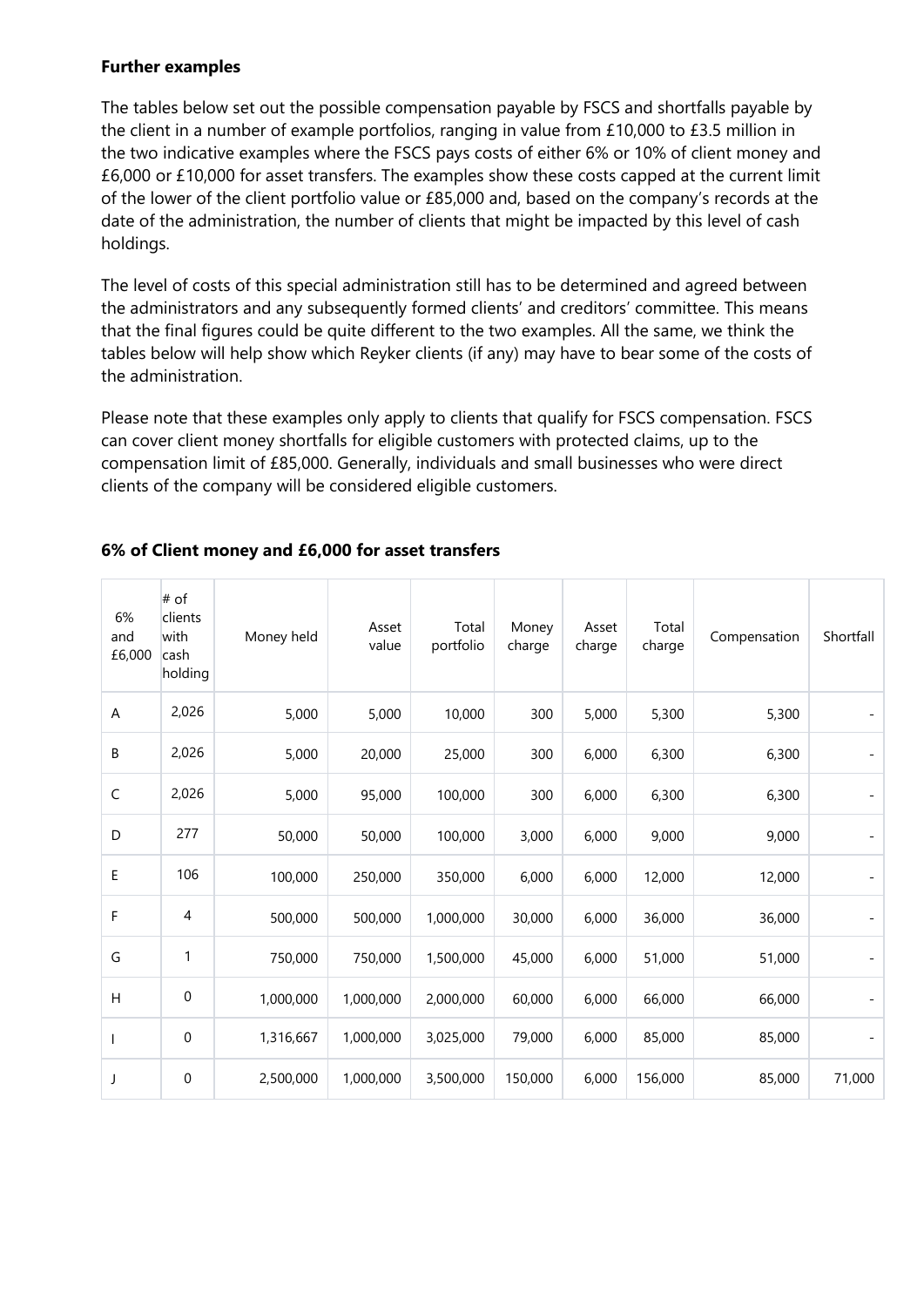# **10% of Client money and £10,000 for asset transfers**

| 10%<br>and<br>£10,000 | # of<br>clients<br>with<br>cash<br>holding | Money<br>held | Asset<br>value | Total<br>portfolio | Money<br>charge | Asset<br>charge | Total<br>charge | Compensation | Shortfall |
|-----------------------|--------------------------------------------|---------------|----------------|--------------------|-----------------|-----------------|-----------------|--------------|-----------|
| $\sf A$               | 2,026                                      | 5,000         | 5,000          | 10,000             | 500             | 5,000           | 5,500           | 5,500        |           |
| B                     | 2,026                                      | 5,000         | 20,000         | 25,000             | 500             | 10,000          | 10,500          | 10,500       |           |
| $\mathsf{C}$          | 2,026                                      | 5,000         | 95,000         | 100,000            | 500             | 10,000          | 10,500          | 10,500       |           |
| D                     | 277                                        | 50,000        | 50,000         | 100,000            | 5,000           | 10,000          | 15,000          | 15,000       |           |
| E                     | 106                                        | 100,000       | 250,000        | 350,000            | 10,000          | 10,000          | 20,000          | 20,000       |           |
| F                     | $\overline{4}$                             | 500,000       | 500,000        | 1,000,000          | 50,000          | 10,000          | 60,000          | 60,000       |           |
| G                     | $\mathbf{1}$                               | 750,000       | 750,000        | 1,500,000          | 75,000          | 10,000          | 85,000          | 85,000       |           |
| $\overline{H}$        | $\boldsymbol{0}$                           | 1,000,000     | 1,000,000      | 2,000,000          | 100,000         | 10,000          | 110,000         | 85,000       | 25,000    |
| J                     | $\boldsymbol{0}$                           | 2,500,000     | 1,000,000      | 3,500,000          | 250,000         | 10,000          | 260,000         | 85,000       | 175,000   |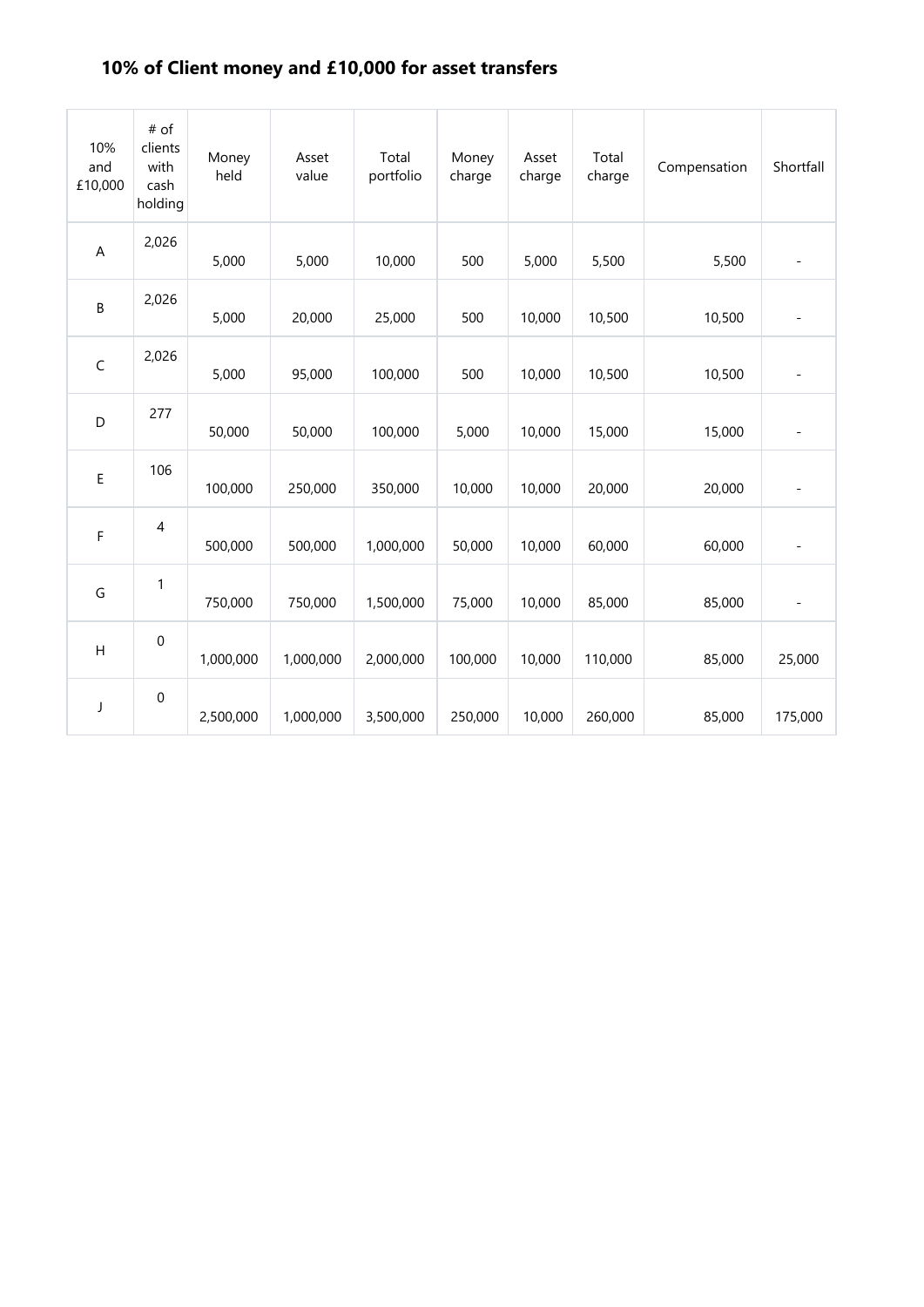



### **Reyker Securities plc (in special administration) ("the Company")**

### **Your Client Statement - Disclosure**

### **22 November 2019**

#### **Important information**

**This statement is provided for the sole purpose of quantifying the value of your vote at the client and creditors meeting of the Company on 16 December 2019** pursuant to Rules 90 - 91 of the Investment Bank Special Administration (England and Wales) Rules 2011. That meeting has been called for the purpose of considering and approving the Joint Special Administrators' proposals for the conduct of the special administration of the Company ("the JSAs Proposals").

The statement has been produced from the Company's books and records and information available to the Special Administrators on or before 22 November 2019. This information has not been fully reconciled in accordance with CASS regulations by the Special Administrators at the time of issuing this statement and therefore maybe subject to change as part of any formal distribution process that needs to be completed.

The statement does not provide any confirmation or guarantee of the value of client money and/or client custody assets you will receive back from the Company as part of any formal distribution process. The nature and terms of any distribution process will be a matter to be decided by the Special Administrators in the future in accordance with the JSAs Proposals.

The value of your client money and client custody assets is calculated as at close of business on 7 October 2019, being the last practical valuation point prior to our appointment on 8 October 2019.

In relation to any client custody assets the value of your holdings is based on the closing or settlement price of those assets calculated as follows:

- For client custody assets traded on an exchange (such as the London Stock Exchange), the closing or settlement price published by that exchange;
- For client custody assets traded elsewhere, the closing or settlement price published by an appropriate pricing source as at close of business on 7 October 2019; or
- Where no such source is available, a nominal amount of £1 has been assigned by the joint special administrators for voting purposes.

Where client custody assets are quoted in currencies other than sterling, the market price for the assets has been converted at the relevant spot rate prevailing in the London market as published at close of business on 7 October 2019.

In some instances, transactions started but not completed prior to the date of special administration have not been able to settle. For the purpose of statement production, these unsettled transactions have been reversed. Your asset portfolio and cash statement will reflect such positions.

The Special Administrators continue to liaise with the London Stock Exchange and clearing houses guided by the rules of the London Stock Exchange (if traded on-exchange) and the provision of default rules in line with other market counterparties as and when applicable in order to finalise the position with the unsettled transactions.